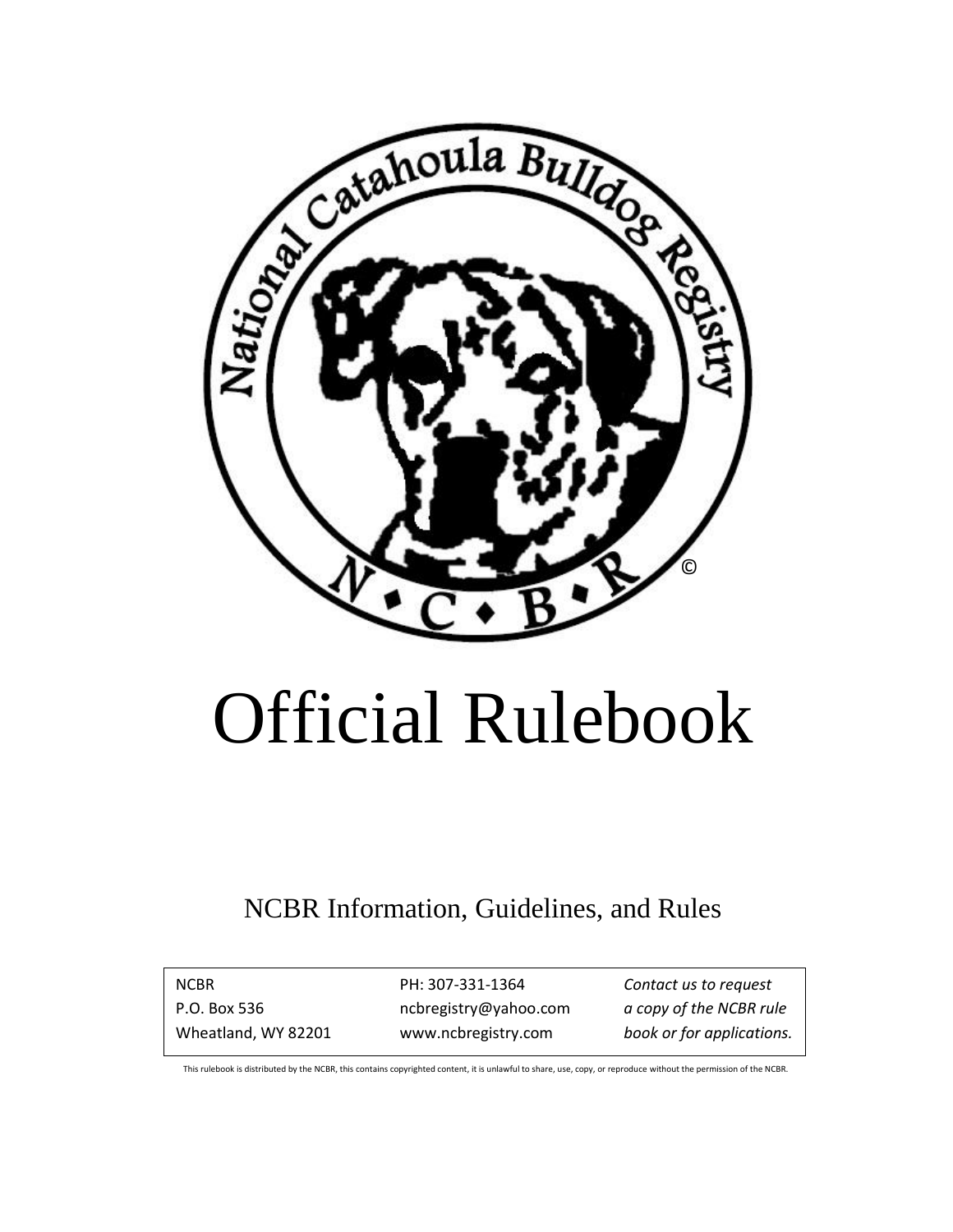

The National Catahoula Bulldog Registry P.O. Box 536 Wheatland, WY 82201 PH: 307-331-1364 Email: ncbregistry@yahoo.com www.ncbregistry.com

# **MISSION STATEMENT**

The National Catahoula Bulldog Registry (NCBR) will strive to preserve the true Catahoula Bulldog by adhering to quality standards and providing an accurate and valid outlet for registration and documentation of the lineage and achievements of the dogs within the organization.

# **SECT 1: REQUIREMENTS AND TERMS OF REGISTRATION**

There are two (2) types of registration accepted through the NCBR. These are as follows:

o Regular Registration:

Any dog with 25% minimum of either breed will be registered as "regular registration." These dogs are eligible to compete in any competitions, and will be eligible to obtain points towards their champion and further (GRCH, CH of CH, etc) titles.

o Breeding Stock Registration:

Any pure Catahoula Leopard Dog or American Bulldog used to produce a catahoula bulldog will be registered and archived as "breeding stock" within this organization. Any cross resulting in one breed representing less than 25% may also be registered as "breeding stock." Breeding stock dogs may compete in any competitions, if separate breeding stock classes are held, but will not be able to obtain points towards a championship and further within this organization. The cross of a "breeding stock" registered Catahoula/American Bulldog cross with another dog resulting in a litter that does not meet the 25% minimum of either breed required for regular registration, that litter will not be eligible for any form of registration: i.e.: litters or individual puppies will not be eligible for "breeding stock" registration until after one year of age as a single "breeding stock" registration.

Only purebred American Bulldogs and Catahoula Leopard Dogs may be used to produce a true Catahoula Bulldog.

- $\circ$  To provide a verified pedigree for registration within this organization, you may submit a copy of the dog's current registration papers from another registry for board consideration.
- o Registered purebred Catahoula Leopard Dogs and American Bulldogs are eligible for "breeding stock" registration.

A five (5) generation pedigree is required for registration. If a dog does not have a known five generation pedigree, a verified four (4) generation pedigree may be used after consideration from the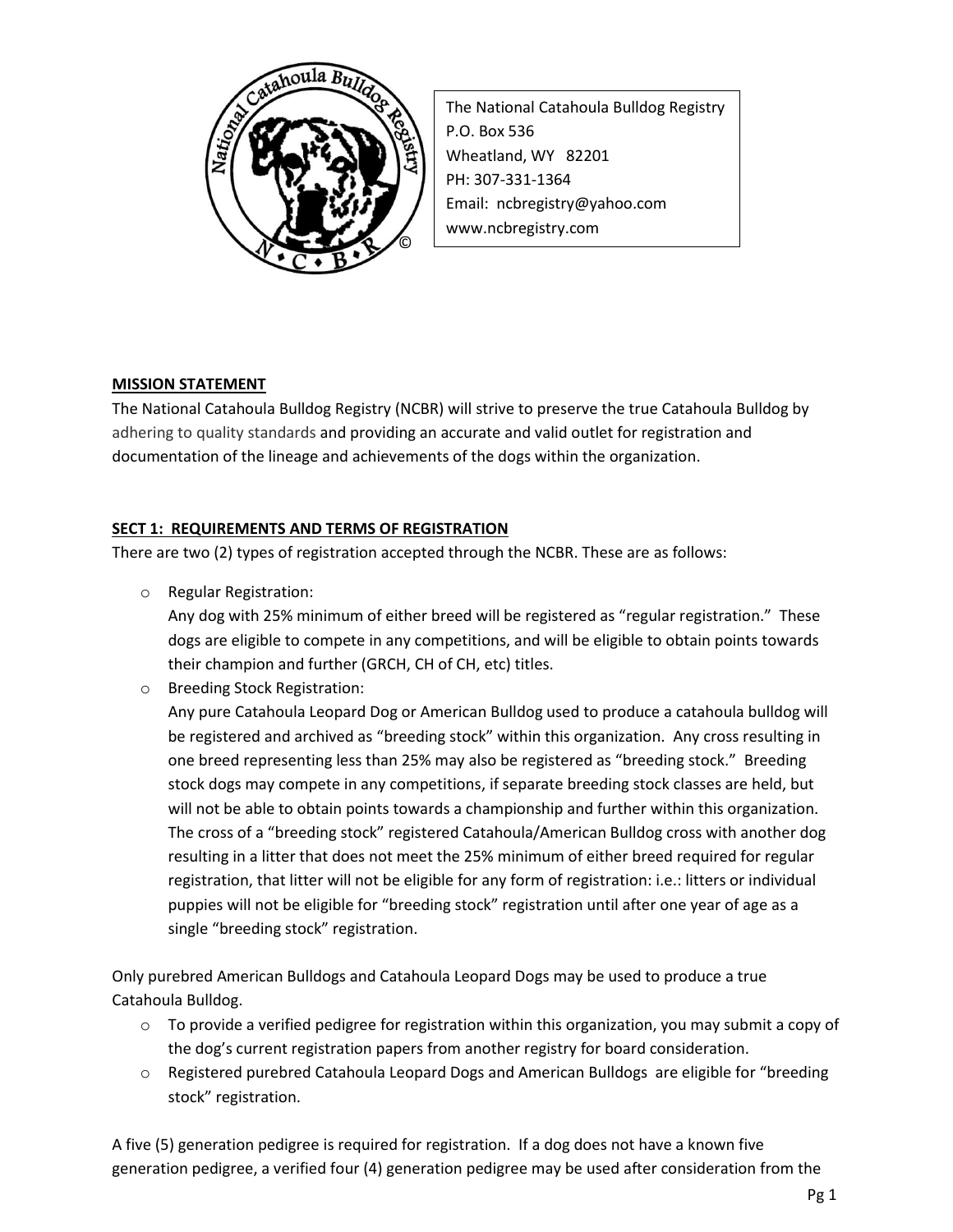board of directors. In this case, the breeder of the dog(s) must submit a pedigree along with a notarized statement confirming its validity.

- $\circ$  Any question of the validity or authenticity of a pedigree, even if it comes from another registry, will be put before the board of directors, and the owner of the dog will have an adequate opportunity to verify it.
- $\circ$  If the organization denies registration of a dog, the owner will be promptly notified and may be able to appeal the case one time before the board of directors.

## Terms of registration:

- $\circ$  To register any dog above the age of 1 year the dog will be considered "adult" and all fees and conditions will apply. Any dog under 1 year of age will be considered "puppy" and all fees and conditions will apply.
- $\circ$  To register a litter of catahoula bulldogs with this organization, a litter registration must be requested. A picture of the male and female dog "tied" to act as parentage verification, as well as a picture upon whelping of the dam and her pups. These two pictures must accompany a litter registration application to be filed by the owner of the dam of the litter after the whelping. If either picture is not available, the registration of the litter may be presented for consideration to the board and other forms of verification may be requested. Once processed, registration applications for each living puppy will be issued to the owner of the dam.

## *Understanding the Registration Numbers:*

The following system has been implemented concerning NCBR registration numbers, the dogs' individual numbers are in the order their applications are received and processed.

The first digit is a 1,2, or 3 representing what division the dog is in, and X for breeding stock dogs. The next digit is a 1 for male dogs, or a 2 for females. The next two digits are the last two digits of the dog's birth year. The remaining digits are the dog's individual number.

Example: 1207001 (Div 1; Female; Born in 2007; individual number).

## *CERTIFIED BREEDER PROGRAM*

The NCBR Certified Breeder program is designed to be an outlet for the public to find reputable breeders of the Catahoula Bulldog, as well as an outlet to bring responsible breeders together. REQUIREMENTS: NCBR Certified Breeders will strive to have all of the dogs produced by their kennel registered with the NCBR. Breeder only uses Catahoula Leopard Dogs, American Bulldogs and/or succeeding crosses to breed Catahoula Bulldogs; minimum of 4 years experience owning a Catahoula Bulldog; at least one regular registry Catahoula Bulldog currently registered with NCBR; three letters of recommendation, one being from a licensed veterinarian stating the breeder's dogs are of good health and well cared for; one-time fee of \$50.

The NCBR Certified Breeder has as their priority the preservation, integrity and welfare of the Catahoula Bulldog. Certified Breeders will practice responsible breeding practices, breeding only healthy dogs that are of appropriate age and will avoid breeding in excess. If at any time the NCBR Board feels that these standards of quality are not being withheld , an abnormally high amount of pups are being produced, and/or the wellbeing of the breed or the individual dogs are at risk they reserve the right to revoke Certified Breeder status indefinitely. Upon suspicion of irresponsible breeding, negligent care or foulplay of any kind, the kennel/individual holding Certified Breeder status will be contacted and consulted in depth and if needed disciplinary action will be taken by the board of directors.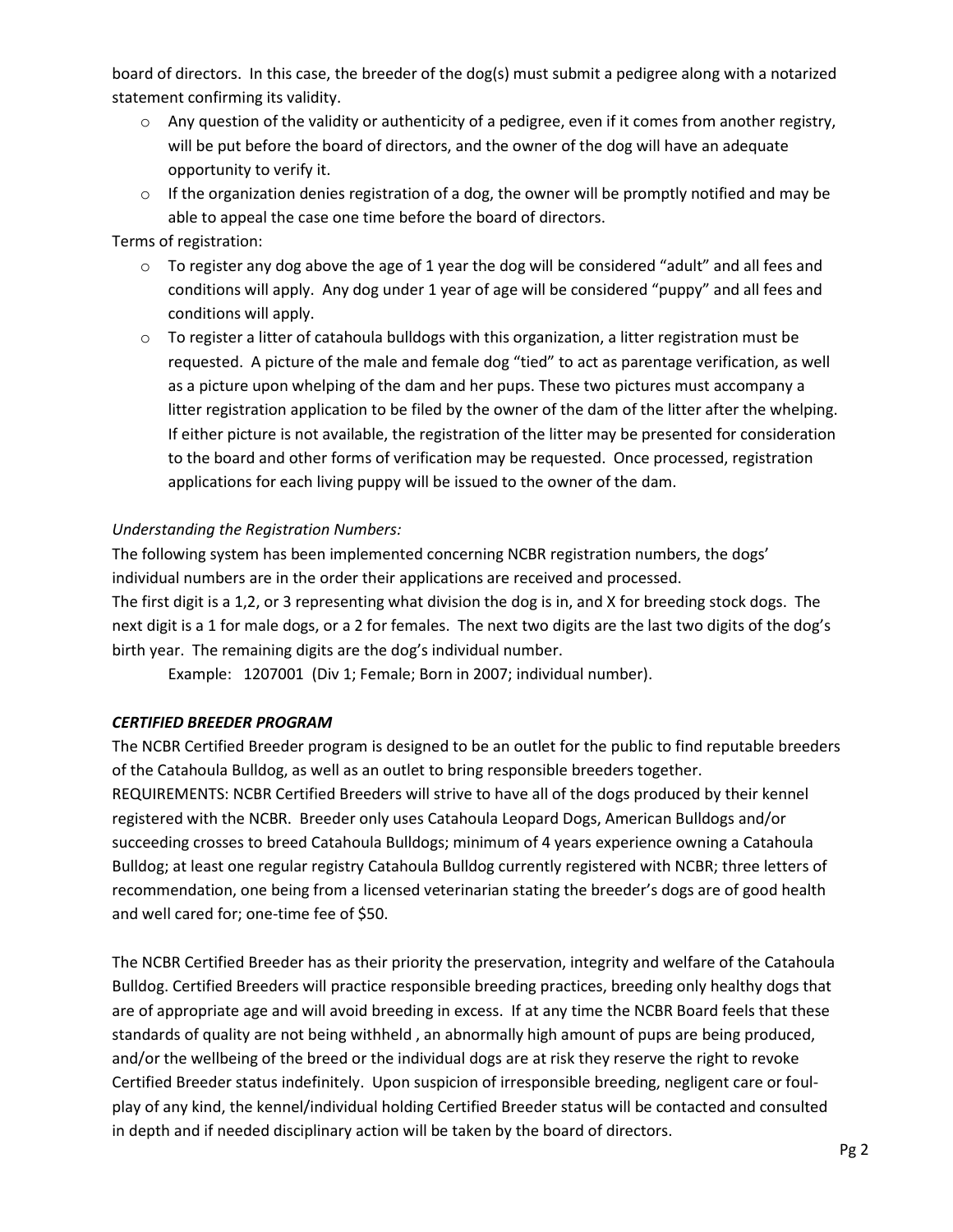BENEFITS: lifetime Certified Breeder status; lifetime recognition on the NCBR website, facebook, and any other publications; free lifetime advertising for dogs/puppies for sale on the NCBR website, facebook, and any other publications; free recognition and advertising at all events; priority on processing of applications and certificates; reduced fees.

# **SECT. 2: FEES**

Litter Registration - \$10.00 (Certified Breeder: \$5.00) Puppy (any dog under 1 year of age) REGULAR Registration - \$20.00 (Certified Breeder: \$15.00) Adult Breeding Stock Registration - \$20.00 (Certified Breeder: \$15.00) Adult (any dog 1 year and older) REGULAR Registry - \$20.00 (Certified Breeder: \$15.00)

NCBR Certified Breeder - \$50.00

NCBR Team Member (Membership without registering a dog) - \$10.00

Duplicate Certificate Fee - \$25.00

The fees that are paid go directly back into the organization in means of expense of competitions, awards, printing and issuing of registration certificates, advertising, etc

There will be entry fees for each event, to be determined by each event. These reasonable fees will go back into the event and the organization for expenses as mentioned above. Monetary payments will not be issued as awards at events from the organization; this does not include gift certificates or other donated awards.

# **SECT. 3: NCBR COMPETITIONS**

There will be a minimum of 2 competitions per year sponsored by the NCBR, more if available. At least one of these competitions will be held in a north/central location and at least one will be held in a southern location.

All dogs, intact or altered, may compete together in all working events. There will be separate altered classes in conformation for each division.

Dogs may compete in the following working event areas within the NCBR if they hold regular registry:

- Conformation
- Working
	- Hog Baying
	- Treeing
	- Cattle Work
	- Blood Trailing
	- Obedience
	- Agility

In order to hold a class at an event, a minimum of 2 dogs must be entered in that class. Separate classes may be offered for breeding stock dogs if applicable. No titles may be earned through the NCBR for breeding stock dogs, however those dogs may earn titles through other registries (such as UKC, NALC, etc).

For both working and conformation classes: a breeding stock dog that has less than 25% catahoula will be allowed to compete in special classes with pure American bulldogs. A breeding stock dog that has less than 25% bulldog will be allowed to compete in special classes with pure catahoulas.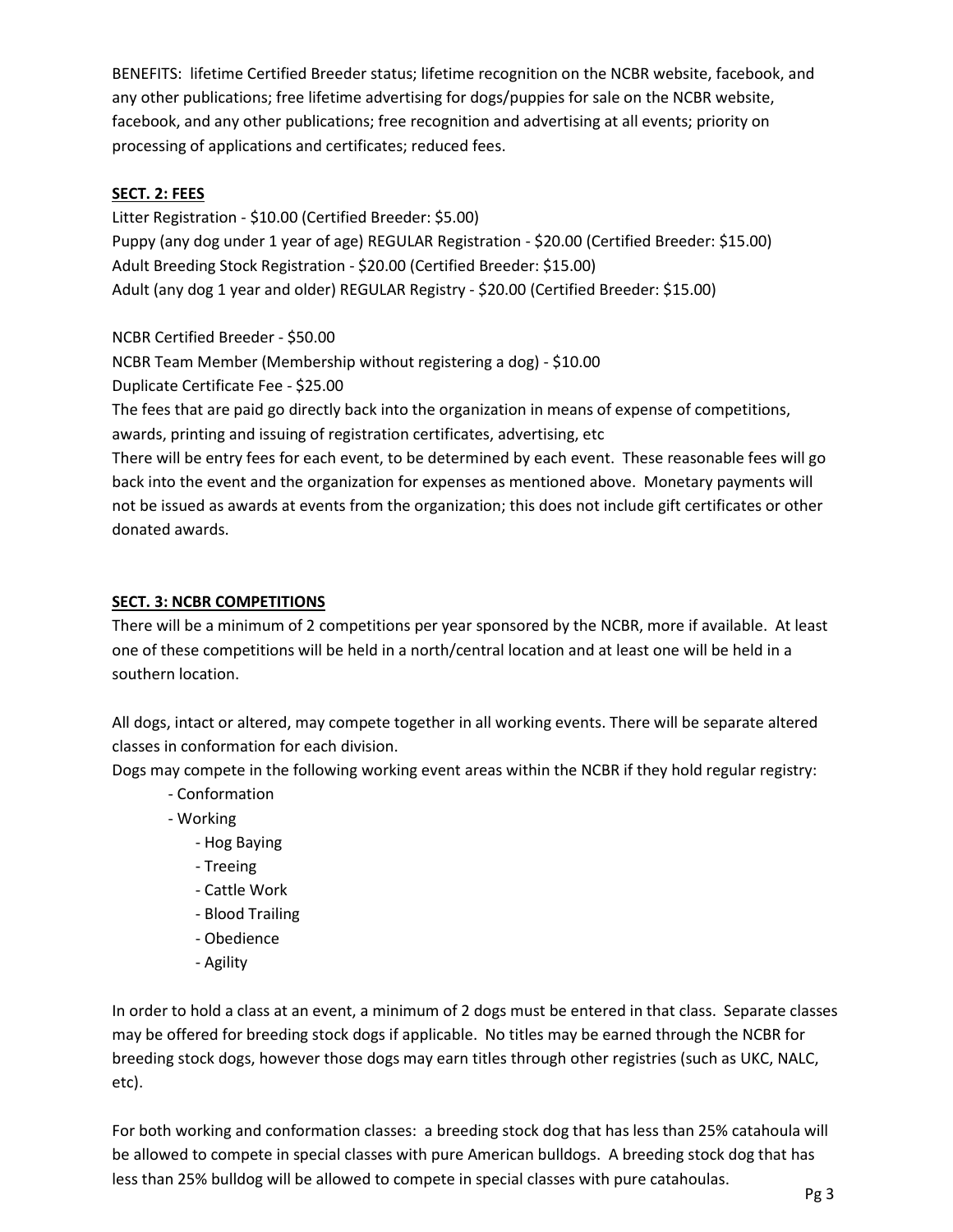#### *Working Competition:*

No working event will be divided according to percentage of the hybrid. All regular registry catahoula bulldogs will run together in each respective event. A "Top Dog" award will be awarded at each working event for the dog receiving the most points at that event, including conformation. To be eligible for the "Top Dog" award at an event, a dog must be entered in conformation and at least one working event.

Bitches in season will be allowed to compete in working events but the following rules will apply: they must always be displayed at the end of each working event after all classes, kept away from all other dogs and must wear a properly fitted and secured diaper. They must be housed away from the area of competition and any other dogs, including other dogs in possession of the handler/owner to limit the spread of her scent during the competition.

#### *Conformation Competition:*

Conformation will be divided into 3 divisions in which the dogs will be judged against the NCBR official breed standard *(Supplement 1).* The 3 divisions will be as follows: Division 1: All 50/50, F1 catahoula bulldogs with exactly 50% catahoula and 50% bulldog. Division 2: All dogs with more than 50% catahoula, not exceeding 75%. Division 3: all dogs with more than 50% bulldog, not exceeding 75%.

Bitches in season will be allowed to compete in conformation competition but the following rules will apply: they must always be displayed at the end of their class and in a separate area (i.e. outside of the ring in a place other than the waiting area but nearby), kept away from all other dogs and must wear a tight fitting and properly secured diaper. They must be housed away from the area of competition and any other dogs, including other dogs in possession of the handler/owner to limit the spread of her scent during the competition.

Within each division there will be the following classes, separate for male and female except hip certified, and altered classes in which males and females will compete together:

- 3-6 months (puppy)  $-4$  years and older (Senior)
- 6-12 months (puppy)  $\qquad \qquad$  Hip Certified All Ages/Genders
- 1-3 years and older **Altered Dogs All Ages/Genders** Altered Dogs All Ages/Genders

First places from the puppy classes, male and female, within each division will compete for "Best In Show (BIS) Puppy" and "Reserve Best In Show Puppy" for that event. Puppy BIS will not be included in BOTB.

The first placing dogs, both male and females, in the remaining adult classes will combine to compete for "Best In Show" and "Reserve Best In Show" for that event separately in all 3 divisions (resulting in a Div 1 BIS, Reserve BIS; Div 2 BIS, Reserve BIS; and a Div 3 BIS, Reserve BIS).

The BIS and Reserve BIS adults (not including puppy BIS) will then compete for one title "Best Of The Best" for that event, regardless of gender, in which they will all be judged against basic structure, soundness, and correctness and the best representation of the catahoula bulldog will be awarded BOTB for that event.

For altered dogs – each of the 3 divisions will hold an "altered dogs" class where male and female will compete together. The first placing dogs from each division will come together and compete for a single "Best Altered Dog" for that event. Altered dogs will not compete in conformation against intact dogs for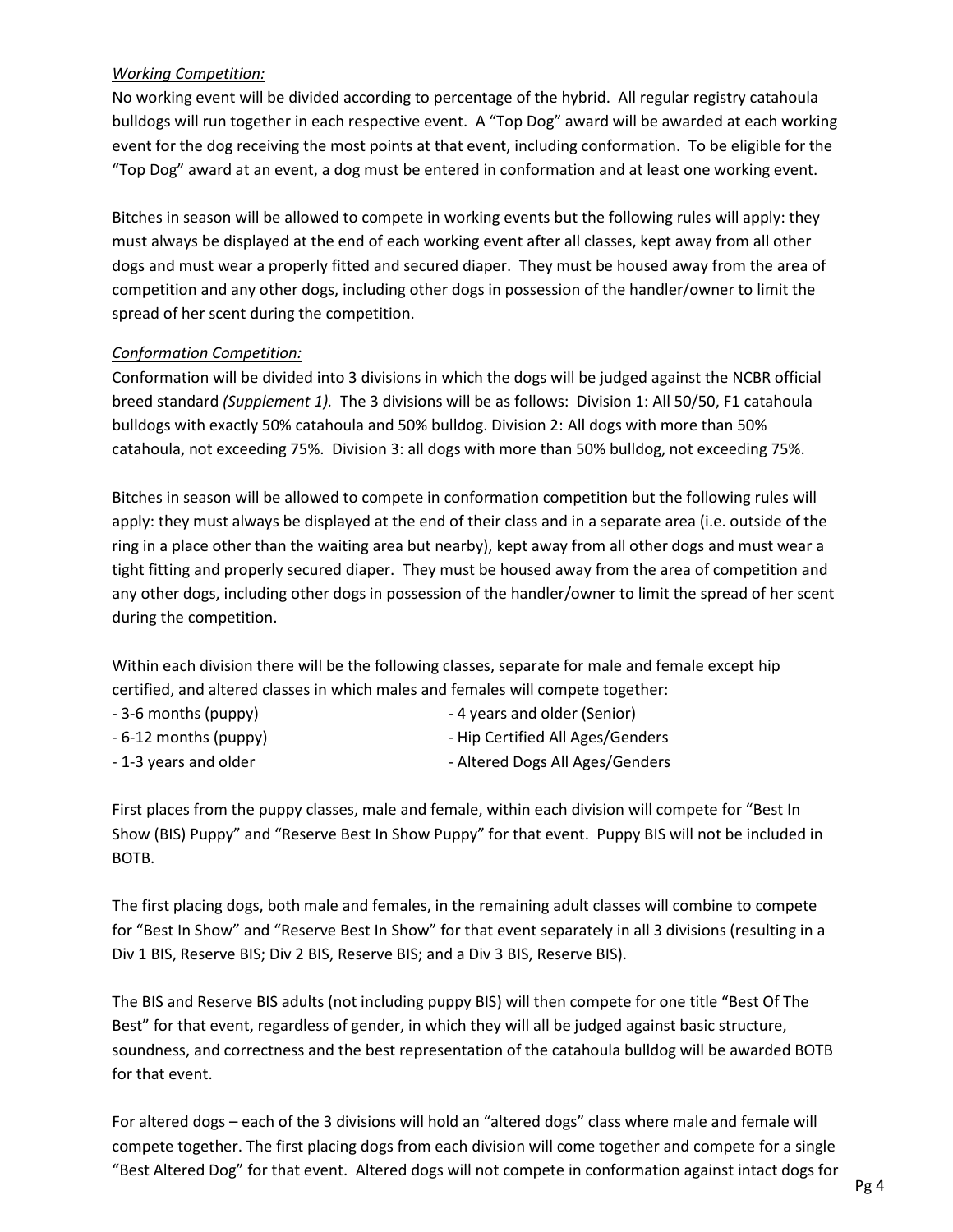"Best In Show" or "Best of the Best" awards – the "Best Altered Dog" is their form of that.

The judge(s) of each event will make their choices based upon their knowledge of all three divisions and their interpretation of the standard for each division. The judge will not show preference for a specific "type" of dog (bully vs less bully; larger vs smaller etc), but will keep basic structure, soundness, and correctness as number one priority in all divisions.

Pre entry will be required for all events until further notice. Further details on individual event rules, terms, conditions, entries, etc will be provided accordingly.

More than one judge may be present at a show. If there is more than one judge, they will work separately. Their placings need not be the same, as it will be each judges' opinions of the best representation of the breed standard. Points off placing of a class at an event will be awarded for each judge's placings as if it were separate shows.

## **SECT. 4: TITLES AND ACHIEVEMENTS**

Dogs within this organization who are registered regular registry may compete to gain points toward a championship title and further. There will be points awarded for every win for every class and BIS, BOTB awards won and records kept by the organization for every dog, once a designated number of points are gathered, the dog will be awarded with the specific title.

Titles will be available in all working and conformation events listed above. Additional titles will be available for dogs and are as follows: "Super Dog" – holds CH titles in conformation AND any 4 of the 6 working events. "Mega Dog" – holds CH titles in conformation and all 6 working events. "Ultra Dog" title will represent an altered dog who holds CH titles in 4 of the 6 working events. Any dog, intact or altered, that holds a regular registry status with NCBR may compete and earn points toward the same titles and achievements for working events. When a dog gains a CH and further, they will receive a certificate of achievement and a special stamp on their original registration papers.

Please see *Supplement 2* for more info on achieving titles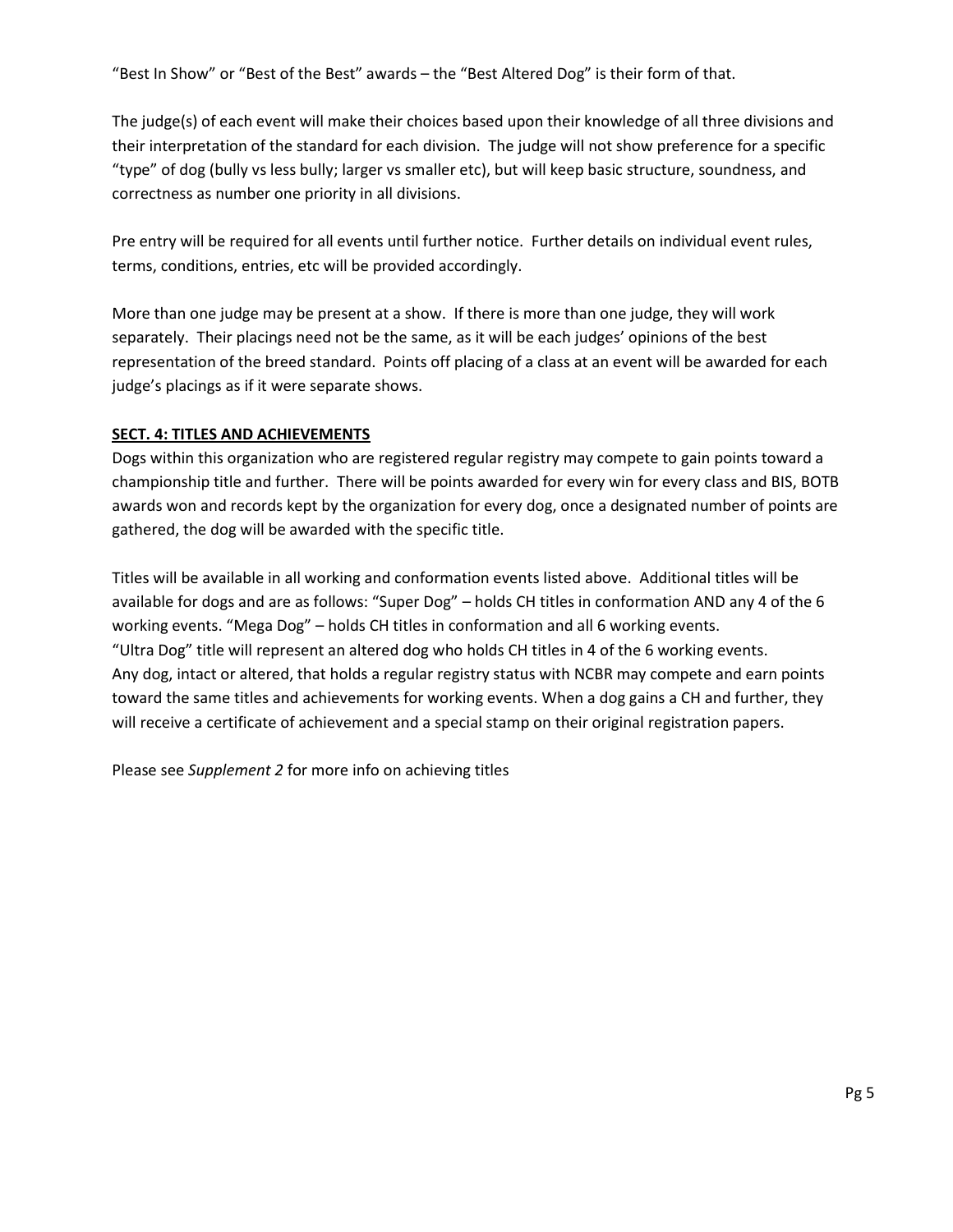# **SECT. 5: CHAMPION OF THE FIELD (CHF) TITLE**

NCBR will be offering a unique title called Champion of the Field. Due to the widespread catahoula bulldog owners and breeders, and to the small number of competitions required each year, dogs may work towards their own kind of championship title at home doing their daily "job." The CHF title will only be available for the following working areas: Hog Baying, Treeing, Cattle Work, Blood Trailing and will also include Hog Catching.

To earn a CHF title, the dog must be nominated (owners and handlers may nominate their own dogs) and a detailed application must be completed accompanied by 3 letters of recommendation by first hand witnesses to the dogs working abilities. The nomination will then go before the board of directors for approval. Both intact and altered dogs regardless of gender are eligible for this title. There is a nomination fee, it is as follows: \$15.00 for a dog's first nomination, \$10 for each additional one for that same dog. The dog will be awarded with a certificate denoting this achievement for each event, and will receive a special stamp on their original registration papers.

# **SECT. 6: CODE OF CONDUCT**

When you have a dog registered with this organization, that then makes you a member of this organization. Members of this organization are expected to treat one another with respect and understanding. The purpose of this organization is to preserve the true catahoula bulldog, to correctly archive their lineage, and to host competition and standards at which the quality of the dogs may be judged, awarded, and improved upon. We want to educate people of the importance of preservation of these dogs, and believe the dogs should be given the respect and recognition they deserve. We want to bring together catahoula bulldog owners, enthusiasts and reputable breeders across the nation.

This means: we are here for the dogs. The board of directors will not tolerate any negative behavior from its members in any form. All members will be treated equally by the organization because they all have equal importance to the success of this organization. In any case of poor sportsmanship, known mistreatment of dogs or livestock, slanderous or malicious behavior, etc - disciplinary action will be taken.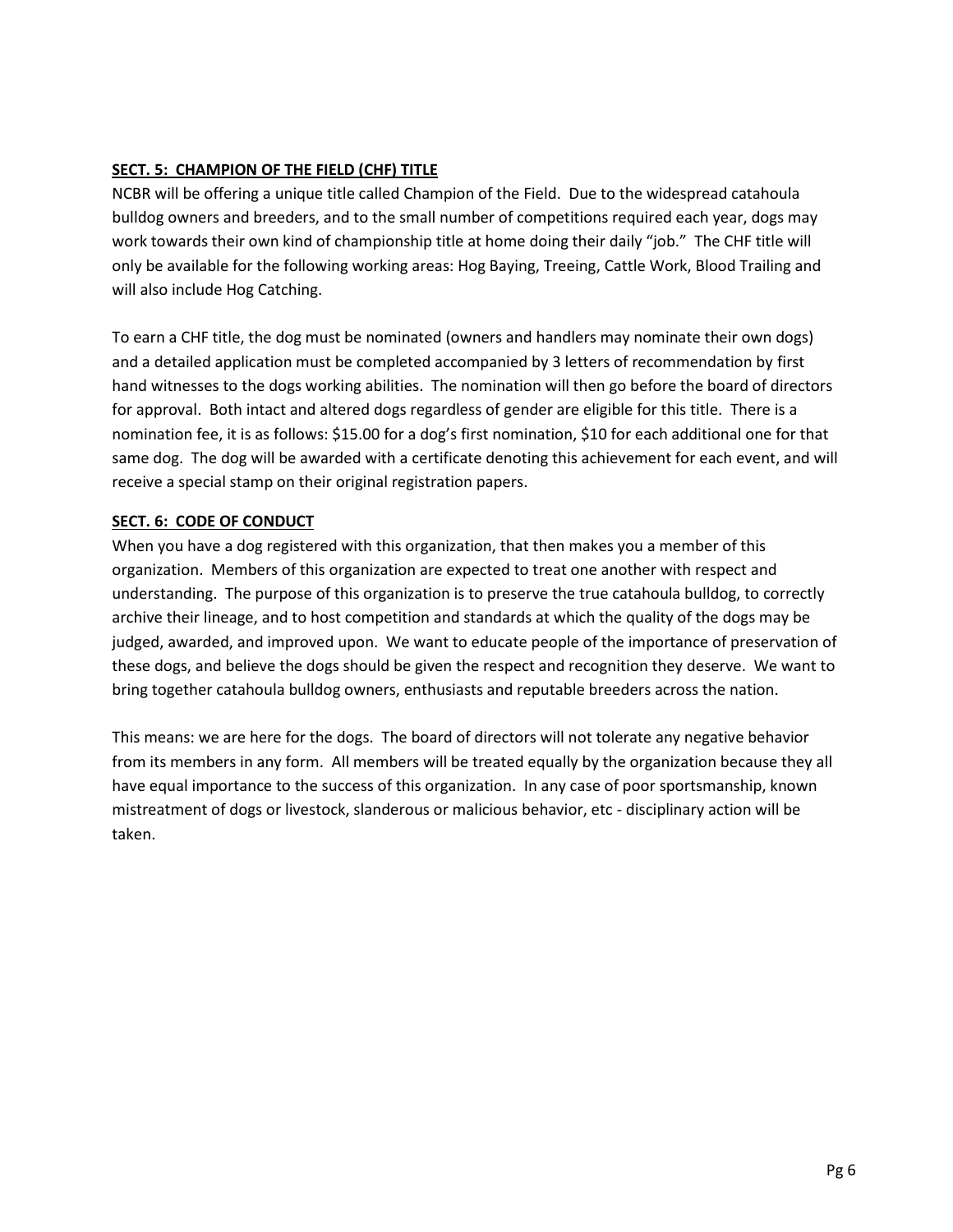Supplement 1



#### NCBR OFFICIAL CATHAOULA BULLDOG BREED STANDARD

Last Revised: Dec 8, 2012

**General Description:** The Catahoula Bulldog is a medium to large sized dog that is an athletic, non-bulky, free breathing, and versatile working dog. They are protective, loyal companions and working partners with a high eagerness to please. They are an animated and personable dog, sometimes vocal. Generally the Catahoula Bulldog possesses the intelligence, endurance, and prey drive of the Catahoula, while being slightly heavier bodied with a more robust skull, strong jaw, and mild temperament. The Catahoula Bulldog may be 50% Catahoula Leopard Dog and 50% American Bulldog in a first generation cross, with succeeding generation crosses of up to 75%-25% mix in either direction.

**General Appearance:** The Catahoula Bulldog should generate the impression of strength, agility, endurance while exhibiting a well-knit, sturdy, compact frame with the absence of excessive bulk. Males are typically larger, more masculine appearing than females. The Catahoula Bulldog has a short smooth coat which comes in a wide variety of colors ranging from any solid, leopard, merle, patched, brindle, or any combination of these. Eyes may be any color or combination of colors (cracked or marbled) in one or both eyes. Tails can be long, docked, or naturally bobbed in any length with no preference. Weight should be proportionate to the body type and size thus giving the dog a smooth and balanced appearance.

The Catahoula Bulldogs holding regular registry will be categorized in three divisions for conformation judging purposes:

**Division 1**: Any dog containing exactly 50% Catahoula Leopard Dog and 50% American Bulldog; F1. **Division 2:** Any dog containing more than 50% Catahoula Leopard Dog but not exceeding 75% Catahoula Leopard Dog; F2 and further. **Division 3:** Any dog containing more than 50% American Bulldog but not exceeding 75% American Bulldog; F2 and further.

To be eligible for "regular registry" status any variation is acceptable so long as it does not exceed crosses of up to 75%-25% mix in either direction to insure preservation of both breed traits to be apparent. The main characteristics of each individual dog will differ, but may generally be determined by what percentage is higher, most often the differences being in body type or size, but there are also other subtle differences.

Notes: Use of either "type" of American bulldog (Standard/Bully) is acceptable with no preference so long as the resulting catahoula bulldog meets the breed standard for length of muzzle and absence of excessive bulk. This is a traditionally working breed, therefore their athletic ability, free breathing, and functional conformation is imperative and thus enables them to withstand fatigue and thrive during physical activity. Acceptable dogs that are a cross between a Catahoula Leopard Dog and American Bulldog that contain less than the 25% minimum of either breed may be registered as "breeding stock." Offspring of these dogs are eligible for regular registry only, a cross between two breeding stock dogs resulting again in a litter that doesn't meet the regular registry status will not be eligible for any form of registration. Pure bred registered Catahoula Leopard Dogs and American Bulldogs may also be registered as "breeding stock" within the organization.

**The following are standards of quality to which dogs competing in NCBR conformation events will be held. The general specifications for all divisions of catahoula bulldogs are listed first, with any variation of acceptability in a division listed second if applicable. Dogs in NCBR conformation competitions will be judged by how closely they meet these standards as interpreted by the individual judge(s) on that day to decide what dogs best represent the catahoula bulldog.** 

**SIZE:** Males 21-26 inches at the withers and may weigh from 50-100 pounds. Females: 20-26 inches at the withers and may weigh from 45-90 pounds. There should be noticeable size difference in males and females. The weight should always be proportionate to the body size. Any deviation from the ideal height and weight should be judged by the extent of the deviation, and the effect it may have on the dog's athleticism and/or working ability.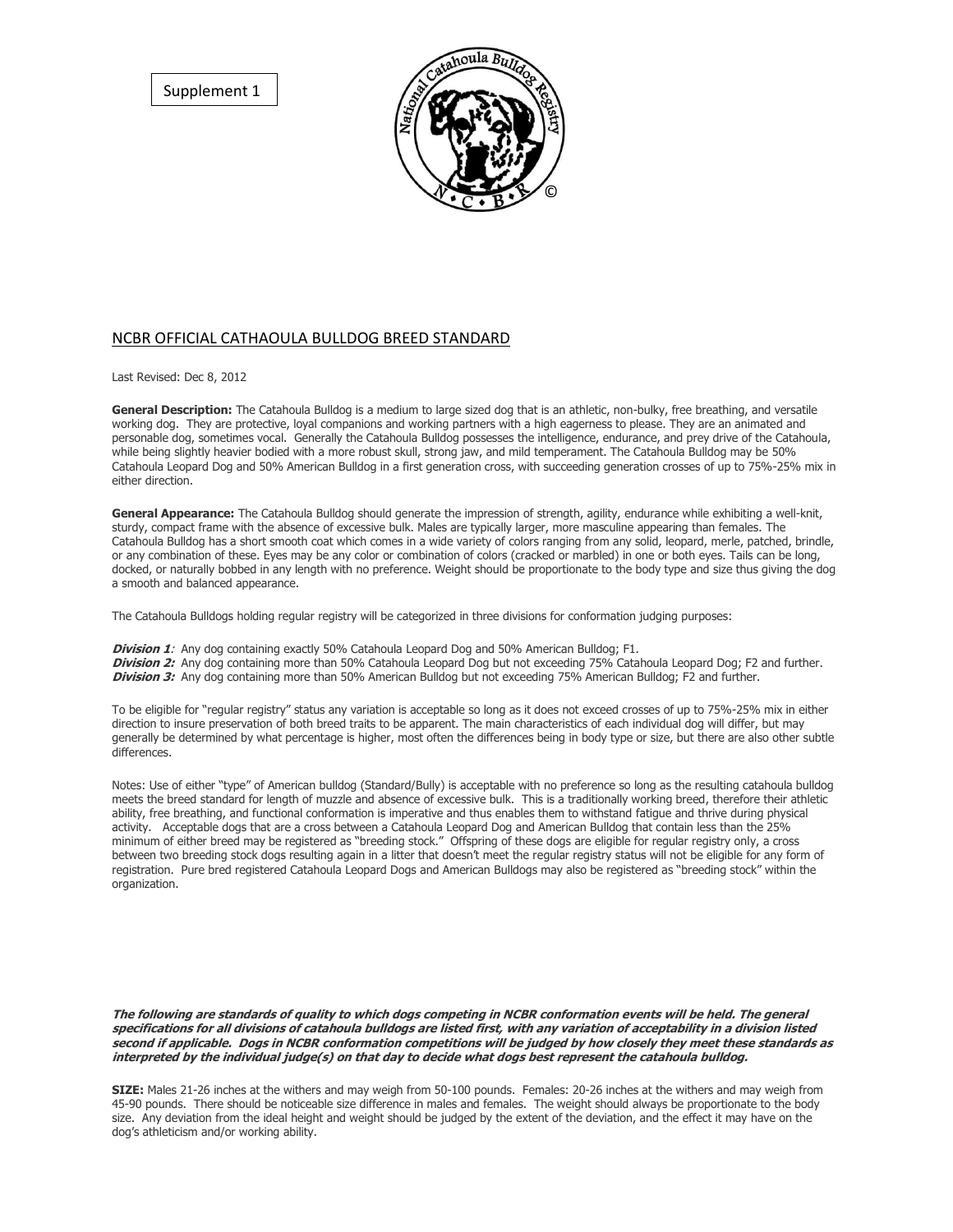**HEAD and MUZZLE:** Powerfully built head with well defined cheeks and a moderate muzzle. The length of muzzle should be at minimum 40% the length of the head when viewed from the side, and should show a well defined "stop" from muzzle to skull. A slight median furrow between the eyes is acceptable. Gender differences should be apparent in the characteristics of the head. The muzzle should be broad at the base and taper towards the nose when viewed from the front with wide-open nostrils. Lips may be tight or very slightly pendulous with pigment of any color or combination of colors. Moderate loose skin around the jowls is acceptable. Large wolf-like teeth are preferred and must be large and strong; even, reverse scissor, or scissor bites are accepted, though even and reverse scissor are preferred. Lip pigment may be any color, though black is preferred.Nose leather may be any color or combination of colors, though solid black is preferred. DIV 2: length of muzzle and skull may be closer to equal and a less robust skull is acceptable.

DIV 3: a more round and robust skull with larger more pronounced cheeks is acceptable.

Faults: Completely white head; narrow skull; under or overbite; a muzzle less than 40% the length of the head when viewed from the side; narrow muzzle; pinched nares.

Disqualifications: severe under, over, or wry bite; teeth showing when mouth is closed; a muzzle less than 25% the length of the head when viewed from the side.

**EARS and EYES**: The eyes may be any color or combination of colors with no eye colors having preference over another. Eyes may be round or almond shaped, and of medium size. Black or pink eye rims are accepted, though black is preferred. The haw should not be visible. Ears may be rose or button over, medium in length, moderate in size, and proportionately wide at the base. The top of the ear fold should be level or slightly below the top line of the skull.

Faults: Pupils not centered; excessive haw visible; upright ears; ears disproportionately small or large.

Disqualifications: Non-symmetrical pupils; crossed eyes; blind dogs; dogs deaf in one or both ears; retina deformations; microphthalmia; protruding or popped-out eyes; cropped ears.

**NECK, CHEST, and SHOULDER**: Neck is muscular and of good length and may possess a slight arch, widens as it blends into the shoulders. The shoulders are strong and wide, muscular without being bulky, with the forelegs set moderately apart. The chest should be deep and moderately wide without being excessively wide as to throw the shoulders out.

Faults: Neck too short and thick or too thin and weak; narrow or shallow chest; elbows turned out or tied in; excessively wide or heavy shoulder disproportionate to hindquarter.

**BODY and HINDQUARTER:** The topline should suggest well developed withers, a level back, and strong slightly arched **loin** being overall level or slightly higher toward the rear**.** The back should be of medium length, strong and broad. The hindquarters should be well muscled and should not appear thin and weak. Dogs may be slightly lighter in the hindquarters than in forequarters, but not so much as to give a disproportionate appearance.

Faults: Sway back; lack of tuck up; exaggerated tuck up; loin too long; weak or disproportionately small hindquarter.

**LEGS and FEET:** Legs are strong and straight with moderate to heavy bone. Front legs should not be set too close together nor too far apart. Rear legs should have visible angulation of the stifle joint. Feet are webbed and of medium size with toes that are well arched being preference. Nails should appear strong and healthy, and may be of any pigmentation, though dark is preferred. When standing the rear pasterns must appear short and strong, and be perpendicular to the ground while paralleling one another. Dewclaws on the hind feet may be present or removed, though removed is preferred.

Faults: Weak pasterns; wrists knuckled over; feet toed-in or toed-out; cow or open hocked; in at the elbows or bowlegged; splay feet; light bone structure.

**TAIL:** Tail is thicker at the base, tapering toward the tip. It may be long, docked after birth, or naturally bobbed in any length with no preference of one style over another. Exhibitors should not hold tails upright, but let the dog hold it in their natural position. Faults: A tail naturally bobbed possessing a hook or being crooked.

Disqualification: Complete absence of tail with no external coccygeal vertebrae present; a tail docked in an unprofessional manner, resulting in scarring or deformity of the tail.

**COAT:** Straight, short single coats are desired. Slight feathering on the underside of the tail, backs of legs and chest may be present. Coats may be any color or combination of colors and patterns with no preference of one over another. DIV 3: a more predominantly white coat is acceptable, though not preferred. Fault: 85% or more white coat for Div 1-2; 95% or more white coat for Div 3 Disqualification: Excessively long or shaggy coat.

**MOVEMENT:** The gait is balanced and smooth, powerful and unhindered suggesting agility and showing strong driving action from the hind quarters with corresponding reach in front. As speed increases the feet move toward the center line of the body to maintain balance. The top line remains firm and mostly level, parallel to the line of motion. Head and tail carriage should reflect that of a proud, confident, and alert animal.

Faults: Any suggestion of clumsiness; crossing or interference of front or rear legs; short or stilted steps; twisting joints; pacing or unilateral movements, paddling, or weaving. A dog so bulky that it would hinder working ability. Similar movement faults are to be penalized according to the degree to which they interfere with the ability of the dog to perform.

**TEMPERAMENT:** The dogs should be confident and self assured, eager to please. They should be friendly on average and mild tempered. They should be protective but not outwardly aggressive without provocation. Aloofness with strangers and other dogs is acceptable and not considered a fault.

Fault: Overly aggressive or overly shy.

Disqualification: Viciousness; lack of control by the handler; actions of a dog or handler that may or do result in endangerment of another person or dog.

#### **NOTES:**

1. Males or females can be altered and this should not be considered a fault or reason for disqualification, but will be shown separately from intact dogs.

2. When showing teeth in the ring a handler can ask if he/she can show them to the judge to prevent any unsafe occurrence.

3. Owner/handler should know how to properly restrain the dog with expert showmanship while being inspected by the judge.

4. Scars on the dog and broken teeth should not be considered a fault, as this is a working breed.

5. Bitches in season will not be allowed to compete in conformation and events. See Sect. 3 of the NCBR Rulebook for further information.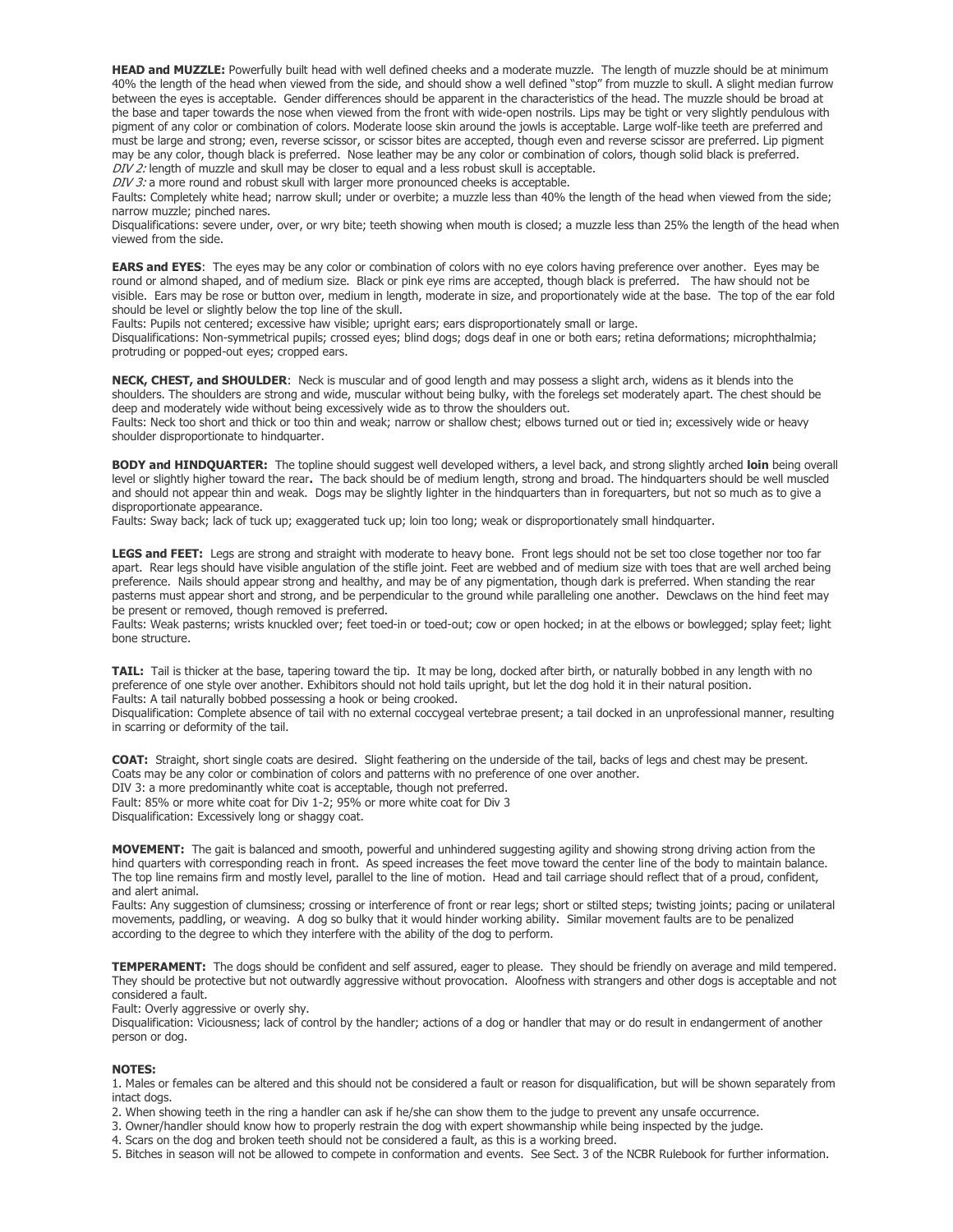Supplement 2



#### **NCBR OFFICIAL POINTS SYSTEM FOR TITLING**

#### *TITLES:*

#### **Champion - 25 points and**

Conformation: minimum 2 first places, 1 Best In Show or Reserve BIS, 1 Best of the Best award. Working events: minimum 3 first places in that event.

#### **Grand Champion - 35 points and**

Conformation: Minimum 2 first places, 2 Best In Show or Reserve BIS, 2 Best of the Best awards.

Working events: minimum 4 first places in that event.

#### **Combined Champion**

13 points in any 2 events, working and/or conformation = 26 points total

#### **Altered Champion (conformation) – 20 points and**

2 first places in an altered dog class and 1 Best Altered Dog award.

#### **Champion of the Field Title**

Described in the rules section.

All dogs, altered or intact, may hold titles in any working event. Breeding stock dogs may gain no titles within this organization but may hold titles from other pure bred organizations to be recognized within this organization.

#### *POINTS SYSTEM:*

| For Conformation:               | For all working events:                                                                                                                                                                                                                                                                                                                                                                                                                              |
|---------------------------------|------------------------------------------------------------------------------------------------------------------------------------------------------------------------------------------------------------------------------------------------------------------------------------------------------------------------------------------------------------------------------------------------------------------------------------------------------|
| $1st$ placing – 5 pts           | $1st$ placing – 5 pts<br>$2^{nd}$ placing $-$ 4 pts<br>$3rd$ placing – 3 pts<br>$4th$ placing – 2 pts<br>$5^{th}$ placing $-1$ pt<br>Top Dog Award - 10 points towards a working title, any Top<br>Dog points will be available to use towards any event in which<br>there was a placing at that show $-$ (for example a dog<br>receiving points in both treeing and cattle could use the 10<br>points toward a CH title in both events separately). |
| $2^{nd}$ placing $-4$ pts       |                                                                                                                                                                                                                                                                                                                                                                                                                                                      |
| $3^{rd}$ placing – 3 pts        |                                                                                                                                                                                                                                                                                                                                                                                                                                                      |
| $4th$ placing – 2 pts           |                                                                                                                                                                                                                                                                                                                                                                                                                                                      |
| $5th$ placing – 1 pt            |                                                                                                                                                                                                                                                                                                                                                                                                                                                      |
| Divisional Best In Show         |                                                                                                                                                                                                                                                                                                                                                                                                                                                      |
| (puppy or adult) $-7$ points    |                                                                                                                                                                                                                                                                                                                                                                                                                                                      |
| Divisional Reserve Best In Show |                                                                                                                                                                                                                                                                                                                                                                                                                                                      |
| (puppy or adult) $-5$ points    |                                                                                                                                                                                                                                                                                                                                                                                                                                                      |
| Best of the Best $-10$ points   |                                                                                                                                                                                                                                                                                                                                                                                                                                                      |
| Best Altered Dog - 10 points    |                                                                                                                                                                                                                                                                                                                                                                                                                                                      |

There will be no placing ties allowed in conformation.

In the event of a tie in a working event – will either be broken by a work-off, or the placing points will be added and then divided equally – for example a 2 way tie first and second = 5pts + 4pts divided by two = 4.5 pts each. Both dogs may count that towards a "first placing."